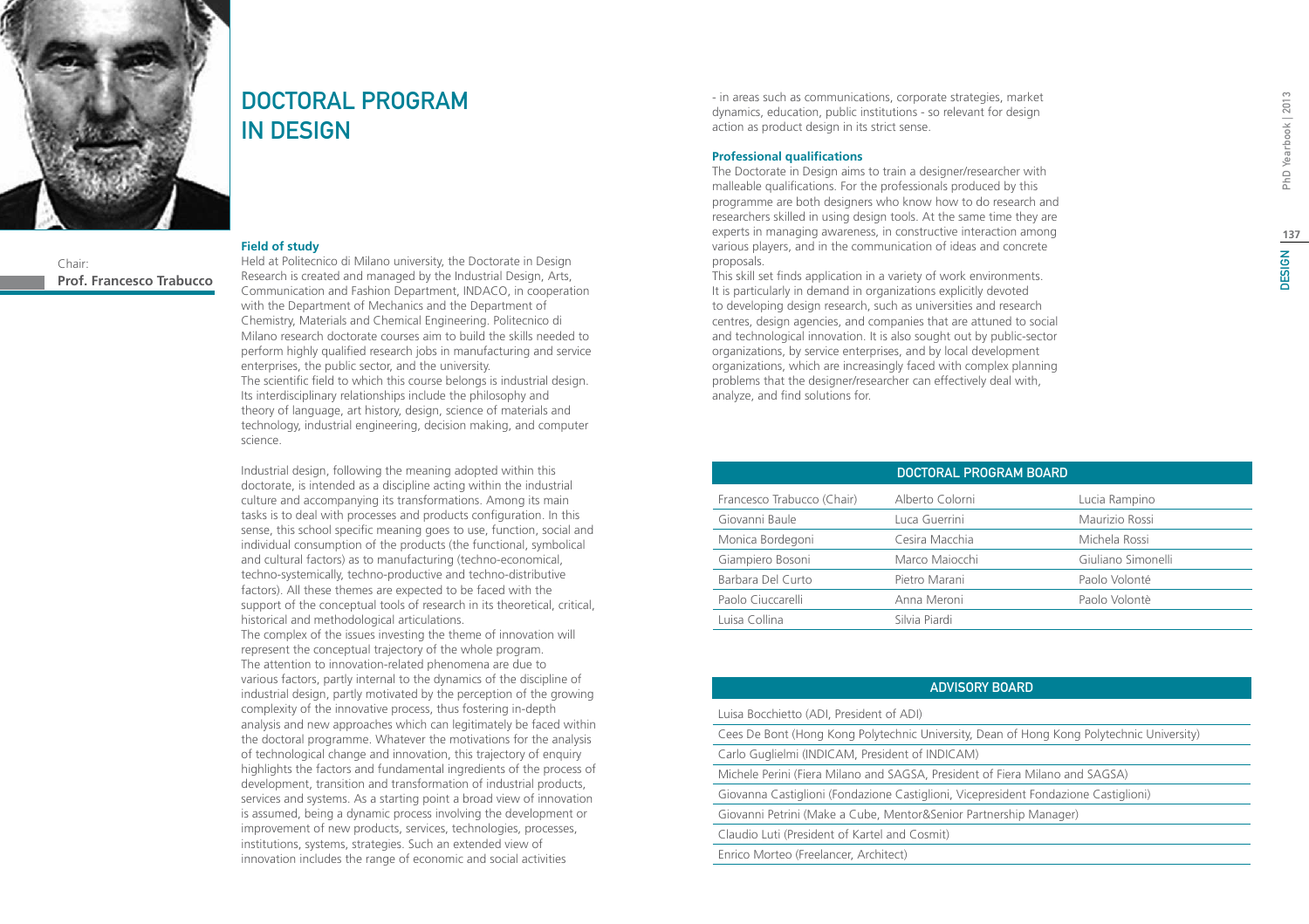### Virtual Acoustics for Product Design and Prototyping Process

### **Marco Ambrogio -** Supervisor: **Monica Bordegoni**

Product Design is taking more and more advantage of new technologies for the optimization of the different steps of the processes from the concept to the final product.

The concepts developed in the design phase need to be analyzed before their approval, in order to quarantee the quality of the final product. Traditionally, the evaluation phase consists in building and analyzing a large number of physical prototypes in order to evaluate different characteristics of the product, such as functionality, usability, aesthetics, comfort and so on. Most of times physical prototypes are expensive and not flexible enough to perform different kinds of tests. As a consequence, the practice of Virtual Prototyping is spreading. A Virtual Prototype consists in a digital model of the product, usually the CAD model, conveniently expanded with additional information, such as functional parameters and physical properties, which can be easily represented and modified. Virtual Prototypes can be used to evaluate the product concept during the design process, thus reducing the needs of producing physical prototypes and the costs related to their production and validation. The kind of analyses that can be performed on a Virtual Prototype depends on the information the prototype



**1. Concept of the virtual environment**

is enhanced with. Material properties as surface finishing offer information that can be used for the aesthetic evaluation of the bodywork of a car. The physical parameters of linking elements, such as springs and dampers, are useful to perform interaction tests focusing on different industrial products, as for instance household appliances.

So far, the research works addressing Virtual Prototyping have mainly focused on visual, haptic and tactile aspects. However, some industrial products need to be evaluated also from an acoustic point of view.

There are some categories of industrial products, e.g. vehicles, household appliances, power tools and so on, that generate

different kinds of sounds when users work or just interact with them.

The sound quality can play an important role in customers' choices, and can discriminate between similar products. Sound can be an important aspect of an industrial product. However, without its validation during the early design phase, it could be likely to obtain inaccurate results, which may lead to negative evaluations from the customers' point of view.

The current research work is aimed at defining a method for integrating the use of Virtual Acoustic Prototypes in the Product Design Process. The method mainly consists of three different phases: the analysis of the acoustic requirements

of a given industrial product (i.e. the expectations of customers about the desired sound generated by the product) , the implementation of a Virtual Acoustic Prototype and evaluation of the sound generated with the help of the Virtual Prototype. The three phases have been deeply analyzed and for each phase a specific tool has been identified. The research has been conducted with the aim of identifying, defining and validating each used tools individually.

It has been decided to use the same sound quality descriptors both to define the acoustic requirements and to perform the simulations, is related to the evaluation tests on sounds with the Virtual Acoustic Prototype, in order to easily compare the expectations of the users with the perceived sound quality. More in detail the literature related to procedures for sound quality evaluation has been studied and, on the basis of the information achieved, the that consists on the evaluation of the characteristics of a sound through the use of pairs of bipolar adjectives, has been chosen.

For what concerns the development of the Virtual Acoustic Prototype, a Virtual Acoustic Environment has been entirely developed and implemented. The state of the art on the tools used in the field of Virtual Acoustics has been largely studied, in order to identify the most effective techniques and algorithms used for the simulation of sound fields.

The Virtual Acoustic Environment of accuracy of the numerical consists of an interactive environment where users can hear sounds produced by virtual models of products. Users can change some characteristics of the virtual environment, as adding objects, changing material properties. A concept of the Virtual Acoustic Environment is shown in Figure 1. The core of the system is based on the simulation of the propagation of sound waves using a ray-tracing algorithm.

Semantic Differentials procedure, data that require to be analyzed The major innovative aspect of the Virtual Acoustic Environment, if compared to canonical commercial software used to perform acoustic kind of output obtained from the implementation of the Virtual Acoustic Prototypes, and consequently to the potential users that can exploit the functionality of the system. While the outputs of the simulations performed with commercial software are generally complex numerical by engineers, the Virtual Acoustic Environment provide an audible feedback, which can be immediately perceived and evaluated by common users in a natural way.

> Once the implementation of the Virtual Acoustic Environment has been completed, two testing sessions have been carried out to validate the Environment. A numerical validation, where sounds recorded in real configurations have been numerically compared with sounds simulated within the Virtual Environment, has been performed to analyze the level

simulation.

A validation of the perceptual equivalence between real and simulated sounds, conducted by asking subjects to evaluate a characteristic of the sounds, has been performed to assess if the Virtual Acoustic Environment is able to reproduce the acoustic feedback perceived by people when they use an industrial product.

The analysis of the results obtained with the numerical test evidenced that the sound propagation algorithm produced accurate simulations for middle and high frequencies, but a loss of accuracy occurred in low frequencies. This problem can be avoided by integrating the current algorithm with a new method, more suitable to simulate the propagation of low frequencies.

The results obtained with the perceptual test showed that the acoustic feedback quantified by evaluating the level of annoyance perceived by users in the real configurations and in the simulated ones, is comparable. On the basis of the results obtained with the two testing sessions, it is possible to assert that the Virtual Acoustic Environment is able to reproduce sounds that are comparable with the real sounds, which can be audible in real situations. Therefore, it is possible to hypothesize the use of the Virtual Acoustic Environment in the industrial context: it could be used for performing the acoustic validation during the development phase, thus reducing even more the need of physical prototypes.

**139**

**DESIGN**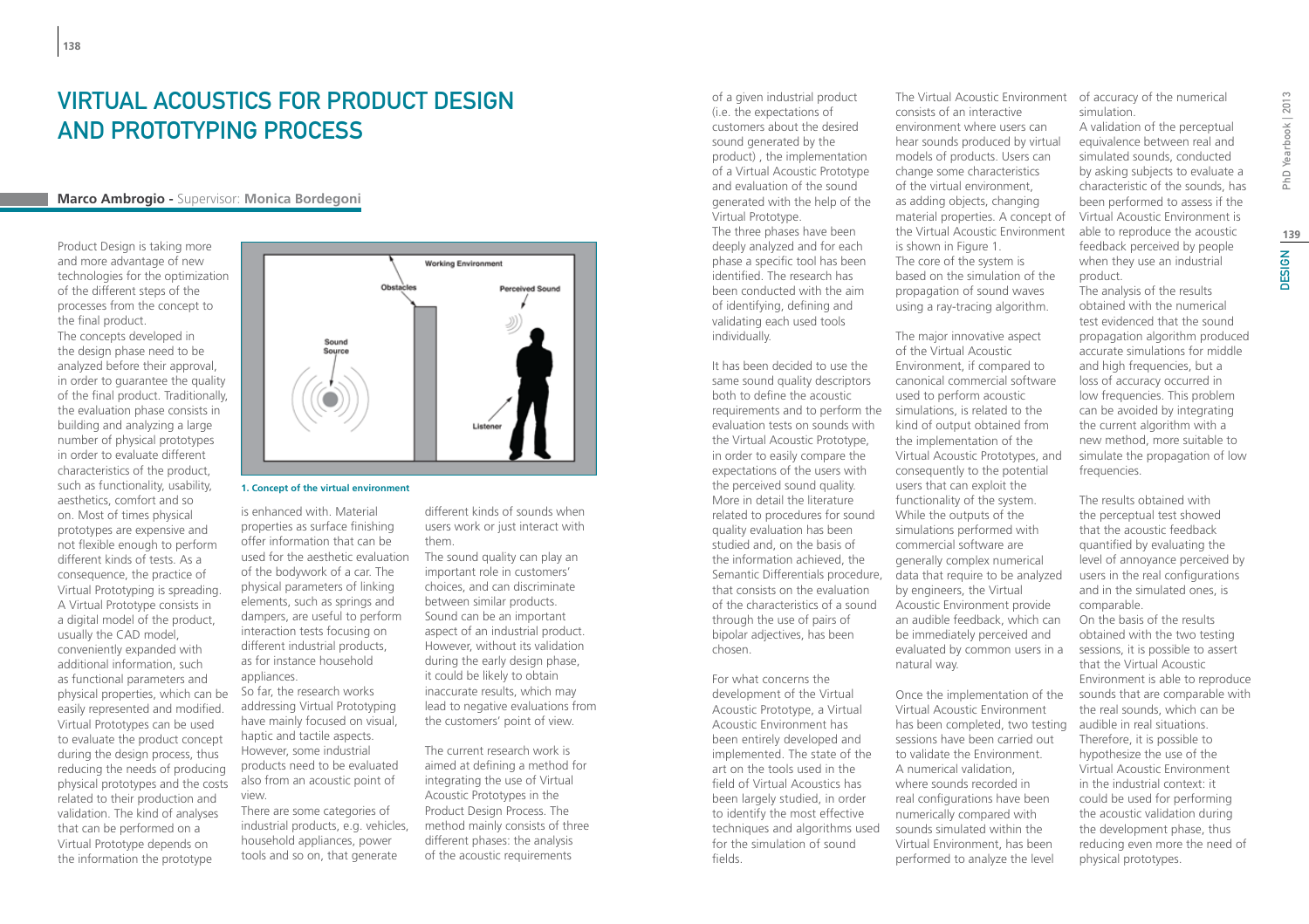## The Design of Heuristic Practices. Rethinking Communication Design in the Digital Humanities

### **Giorgio Caviglia -** Supervisor: **Paolo Ciuccarelli**

Digital technologies affect academic research in many, different, ways. For the last few years, computers and Internet have been changing the way research is conceived, conducted and communicated by transforming scholarly publication and collaboration, or supporting the storage, the analysis and the dissemination of data and information. While natural, medical and social sciences have a long and established tradition with these technologies and with a laboratory model to perform their studies, humanities have been more reluctant to the adoption of digital methods and tools. More recently, however, have emerged from the intersection between humanities and computing. Today, the *digital humanities* represents a heterogeneous set of studies and practices that aims at understanding the implications and the opportunities that digital technologies can provide as media, tools, or objects of study in the humanities. Digitization, the process of encoding information in a machine-readable format, has provided new modes of accessing to and working with traditional materials. Moreover, the cultural and social dimensions of software and hardware constitute new

new research areas and activities endeavor. This scenario provides and challenging fields of study for traditional and emerging humanities disciplines. These new relationships between the 'digital' and the 'humanities' are rapidly demanding for adequate instruments and methods of observation and interpretation. Information visualizations and interfaces are proving to be essential tools to explore and make sense out of big and heterogeneous amounts of data. However, most of the methods and the technologies are still adapted from other disciplines and the biggest challenge seems to imagine new genuine research tools capable to embrace and emphasize humanities a great opportunity for design - especially communication design - to participate in the current definition of new forms of scholarships, contributing at both theoretical and methodological levels. The research wants to investigate the possible role that design, especially communication design, can have between practice and theory in the definition of new research methods within the digital humanities. Like, and perhaps more than, other disciplinary contexts, the digital humanities are looking at design as an indispensable set of practices and knowledge to be integrated in their activities. The question

about the design of *digital tools* to support humanities inquiries is still central in current research initiatives and agendas. The nature of humanities inquiry and the work scholars engage with data and their representations, provide an almost-perfect context for design and design thinking to apply their situated, interpretative and user-centered approaches. Drawing upon a critical review of the current relationships between the two fields - design and digital humanities - and several direct experiences within digital humanities contexts and projects, the research argues that not only design represents a valuable partner in the development of digital humanities tools, but also that humanities inquiries themselves can be conceived as *design processes*.

In fact, even though many are the effects and the challenges that digital technologies bring into the activities of scholars and researchers, a reconsideration of the relation appears as the most significant and distinctive one. Making becomes the *sine qua non* condition for theory production, research is carried out through projects where practice and experimentation has a primary role and scholars become professional practitioners.

Recognizing strong synergies between recent epistemological assumptions in the digital humanities and consolidated theoretical approaches within design practice and theory, the research places design at the center of digital humanities activities. By bringing the idea of design as a form of *knowingin-action* and designers as *reflective practitioners*, within digital humanities contexts, the research proposes also a new collaborative model, where designers and developers' ability of representing and modeling knowledge joins the interpretative work of scholars, towards the definition of new hybridized ways of thinking. More than focusing on the development of interfaces, according to a traditional *designing-prototypingdeveloping* process, the research wants to emphasize the interplay the emerging fields of Software between interpretative activities by designers, developers and scholars, where each 'move' can work as trigger for the next one. As a result, a new theoretical and practical framework has been developed, in which visualizations and interfaces are not conceived as things, but rather, as expressions of new ways of looking, reasoning and building with, and through, digital technologies. Based on this framework, and in order to better explore the and digital humanities scholars, a joint research lab between the Politecnico di Milano and Stanford University has been also established. The research has been conducted by combining analytical and critical inquiries with design activities. Situated

collaboration between designers and epistemological perspectives in the emerging intersections between communication design and digital humanities, the research has proceeded within a strongly interdisciplinary context. Data and Information Visualization constitute the primary research areas where the work stems from. Visual design, computational design and Human-Computer Interaction appear also as primary fields involved in the research, especially due to both the representational and interactive aspects of digital artifacts. Since digital humanities are also concerned with the study of digital technologies and their cultural and social dimensions, the research has integrated and adopted perspectives that come from and involve new approaches about the production and the use of digital technologies. In particular, Studies and Cultural Software constitute the theoretical context in which parts of the analysis can be situated (especially regarding the review of interfaces in the digital humanities). The research has been carried out through three macro phases. The first phase has focused on a critical review of the state of the art, conducted at three different levels. Starting point has been a deeper understanding of the current digital humanities scenario: from the theoretical to the most practical and methodological implications digital technologies have brought into scholarships and research. A further analysis has been conducted on the relationships between design and digital humanities, in terms of disciplinary interests,

divergences and synergies. Lastly, a review of digital humanities projects involving information visualizations and interfaces has highlighted the most prominent approaches and tendencies. A second phase has required a direct immersion in a digital humanities context and the development of several projects. This period has provided the opportunity to establish a concrete and deeper acknowledge of the environment, the procedures and the approaches involved in research contexts. Moreover, it has been possible to directly apply and evaluate theoretical and methodological assumptions about the design of digital tools. A third, conclusive, phase has been dedicated to the analysis and the discussion of the experiences gained during the research. A critical review of the results and the process involved in the development of the projects, has then led to reconsider not only the approach to the specific case studied, but has exposed problematic aspects about the role and the conception of communication design within digital humanities. These considerations, together with a further confrontation with the field literature, have provided the elements to formulate and propose a new collaborative model.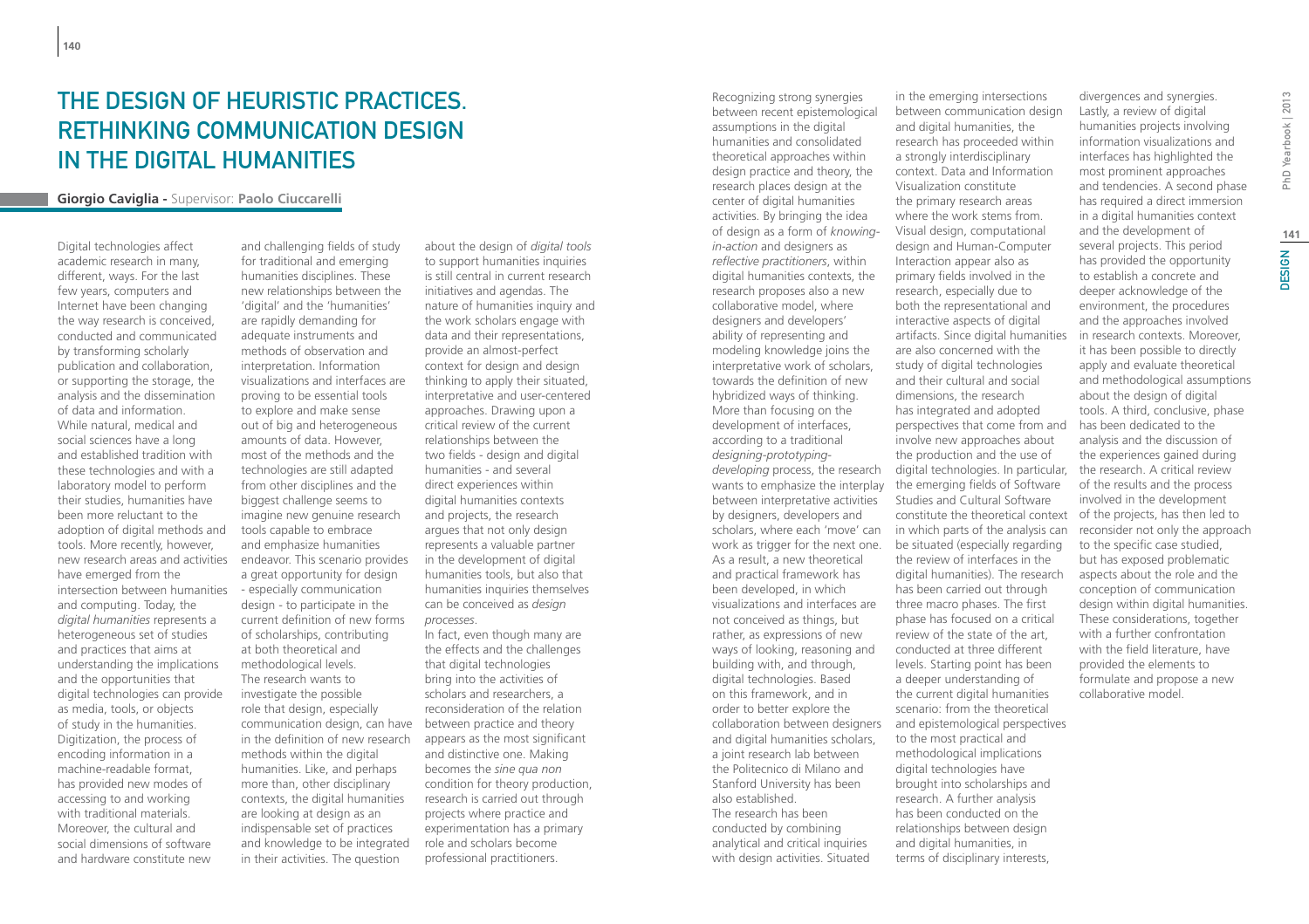### PRODUCT SEMANTICS FOR FCO-FFFICIENCY. Redesigning product characters to communicate Eco-efficiency in home appliances

### **Shujoy Chakraborty -** Supervisor: **Lucia Rampino**

#### **Introduction**

Currently the communication of Eco-efficiency in home appliances is very weak as this industry has only concentrated on the technical attributes (technology content) of appliances, overlooking the appearance attributes of their products. This thesis investigates the encoding of Eco-efficiency as a meaning in home appliances using the Product Semantic theory, and proposes that the linguistic shortcoming i.e.: ambiguity in exact usage context of Eco-efficiency, is also reflected in the design approach towards Eco-efficient home appliances as according to Krippendorff (2006) parallels have existed between transmission of meanings through design and the link with language.

What cannot be clearly defined in language is difficult to translate into design. When the meaning of what a product has to communicate is not clear to the consumer, then, he or she will have difficulty in assessing the product and will therefore appreciate the product less (Blijlevens, Creusen, & Schoormans, 2009). From a point of view of language the term 'sustainable development' (and by its derivation 'sustainable design') is a semantically empty term (Vezzoli & Manzini, 1989) due to large scale improper usage. This thesis will explain the application of Human Centred design approach of product semantics to extract product characters which successfully

communicate Eco-efficiency as a meaning to consumers. The final output is to derive a ready to reckon set of design guidelines in the form of a set of 6 product characters-*Futuristic, Feminine, Unconventional, Practical, Simple, Smart* -which appliance designers can attribute to design the intrinsic features of home appliances.

The aim of this research is to attribute the above characters to communicate Eco-efficiency through the appliance intrinsic features using a non-instrumental interaction paradigm. Intrinsic product features are physical attributes– form, geometry, colour, proportion, & composition as opposed to extrinsic features which are strictly related to a manufacturer's marketing identitypackaging, branding (Lee & Lou, 1996).

Extracting these characters is an attempt to throw some light into the issue of communicating Eco-efficiency in EuP's (Energy using Products) by demonstrating the application of product semantics in home appliances and endeavoring to lay a foundation for future research into other allied product categories. This thesis will conclude by analyzing the degree of success of the 6 product characters, and reason upon the advantages of applying an objective product semantics process to solve an inherently subjective domain of Eco-efficient design, and attempt to tame what has been compared to Horst Rittel's concept commercial success of an Eco-

of a wicked problem (Erlhoff & Marshall, 2008, p-108; Syarief & Hibino, 2003).

#### **Why home appliances?**

Within the Europe home appliances account for the largest share of domestic energy consumption. With refrigerators and freezers accounting for 15% of residential consumption followed by washing machines accounting for 4%, and dishwashers, ovens, and clothes dryers accounting for around 2% of total residential end use (Mills & Schleich, 2009). This makes them an important contributor to the agenda of energy efficiency. On its part the EU has set an efficiency guideline to increase appliance efficiency by 20% at the end of 2020. Most appliances under development at the moment are meeting the 20% consumption reduction target in the A+ energy labeling category. Appliances companies are large corporations with shareholders, who demand constant 'value generation'. Eco-efficiency for these corporations is a risk. A 'risk' is defined as a future event which has not yet realized itself and could have a positive or a negative impact. Appliance manufacturers are unsure of the benefits of investing in an Eco-efficient platform, whose returns on investment are very 'risky'. A typical platform takes couple of years to develop and can entail several million euros of investment, thus improving the

efficient appliance will encourage higher investment in this industry segment where consumer awareness is already low mainly due to the poor and overly complex product communication strategies for Eco-efficiency (Mills & Schleich, 2009). Product semantics can help to make this communication easier and more intuitive to the end user thus helping to increase the competitive advantage of Eco-efficient appliances in the marketplace and thereby reducing the perception of risk taking by manufacturers.

#### **Methodology adopted**

The methodology followed in this research is that of action research using the "research through design" approach described by Rampino & Colombo (2011) utilizing various methods of literature review, appliance design activity with Whirlpool Europe, applied research, and design workshops in different phases of progression. Finally the research ends by applying the product semantic approach to a design process as a set of 7 sequential steps adapted from Butter's (1989) 'character attribution process' which he introduced to design product forms with predetermined meanings. 1. Perform a design workshop which is aimed at developing a

- series of Eco-efficient washing machine design concepts using product design students.
- 2. Collect suitable adjectives by conducting feedback questionnaire analysis on the design concepts from nonexpert users.
- 3. Extract the most suitable adjectives amongst all the adjectives collected. These adjectives will be ranked and grouped using a group voting methodology (KJ method) and organized as product characters.

4. Product characters will be visually attributed using mood boards and used as input for a second designed workshop. In all 6 characters were finalized. 5. Second workshop performed using product design students aimed at designing a washing machine expressing the given characters.

little or no qualitative tools when dealing with conveying a meaning through form giving (Lawson & Storer,2008; Boess,2008). Thus this thesis attempts to throw some light into this issue by extracting 6 product characters using the product semantic theory and try to introduce an element of objectivity to communicate



**1. Product characters: futuristic, feminine, smart - futuristic, conventional, simple**

- 6. The effectiveness of the characters will be tested in communicating Eco-efficiency by using a second feedback questionnaire from non-expert users.
- 7. Product characters will be verified as successful design guidelines for appliance designers.

Implications for theory and practice

Examples of professional designers having applied the product semantic theory into successful product development are few and far between, such as a Philips 'Roller Radio' (Blaich, 1989). Early proponents of product semantics such as Krippendorff blamed an 'untheoretical design profession' (Capitello, 1991) for this eventual rejection. The fact is that professional design practitioners and theoretical academicians regard semantics in fundamentally different ways. Designers tend to depend more on intuition & experience with

Eco-efficiency through home appliance appearances. Although the product characters derived here are based on a Human Centred design approach based on feedback captured from users, they need to be tested across a wider variety of consumer product categories in order to prove their robustness. The research outcome therefore should be taken as a possible roadmap for future development and has attempted to enable better communication of Eco-efficiency in home appliances.

Application of product semantics in the home appliances industry can help to bridge the gap between what marketing communicates through mass media and the designers intend through product aesthetics, while working on the development of the same appliance platform thereby improving the market identity of a manufacturer.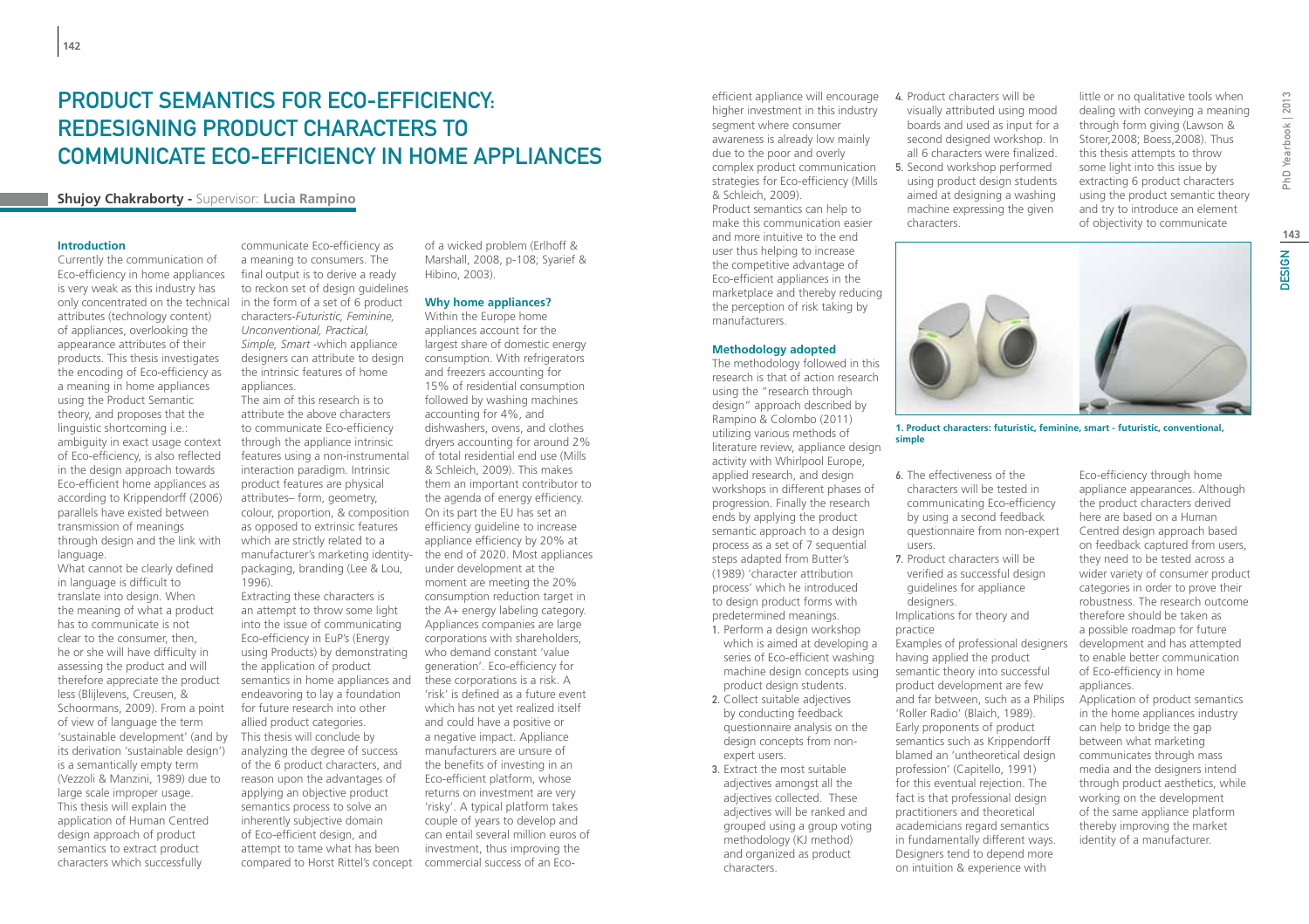### COMMUNICATION DESIGN FOR URBAN environment. The Design Observatory

### **Elisa Chiodo -** Supervisor: **Daniela Anna Calabi**

The research *Design della Comunicazione per il territorio. Un Osservatorio per il progetto (Communication Design for urban environment. The Design Observatory)* has two main aims: to identify the field of "communication for urban environment" by the gathering, analysis and mapping of research and project contributions; to define, through the previous analysis, a research and design tool specific for this research area: the *Observatory*. In particular the research focus is the design of artifacts to communicate urban spaces. In this case *Communication Design for urban environment* is defined as the design of devices and communication systems to interface with places. Since several years, this field of interest is under course of study in the DCXT group (D.Com research unit, Design Department, Politecnico di Milano) through researches, national and international projects and didactic activities. Since there isn't both a unanimous definition of this research area and of the criteria for cataloguing projects, the first aim was the analysis of the state of the art.

The analysis of the state of the art and the gathering of several project has shown that the contributions are not only numerous, but also very

different.

This first analysis has led to setting parameters to catalogue the projects collected, to a mapping of them and to a selection of case studies with interesting communicative features and allowing a high mediation between the user and places.

This methodological strategy has highlighted the need to design a tool, an *Observatory* specific to this research field, and the design of devices and communication systems. The Observatory organization is part of a broader context focused on the creation of Design research and project tools.

The *Observatory*, as a tool systematic and upgradable, has as main goal to support the design of communication devices projects that have strong and to share the knowledge regarding this specific research area.

References for its organization are those archives and virtual collections used as platforms to access to gathered data and projects (e.g. *Aiga Design Archive, Visual Complexity*, etc.), which were collected from their editors with particular attention to technological developments and visual representations. The Observatory is a tool for the consultation, gathering and sharing of different

contributions. It offers a collection of selected projects regarding the "communication for urban environment", which are interesting for their innovative features. Therefore the Observatory is not only an archive but also supports the design methodology, allowing the sharing of project results and methods.

able to support research activities selected case studies, researches The Observatory has an international approach: the and projects are from all over the world, offering a qualitative view of the state of the art. It consists of three main sections. The section *Innovation Prototypes Collection* (*IPC*) presents a collection of projects case studies as "prototypes". The selected prototypes are historical and cultural reference innovation features in relation of the context in which they are designed and used: they have defined new parameters and methods in communication design.

> The collection is also composed by projects made in different time periods: from the first editorial example of travel guide, to devices that exemplify a new communication model based on an high level of technological innovation, interaction and user involvement.

The other two sections (*In Progress Collection* and *My Collection*), integrative to the *IPC*, are been created to allow the Observatory members to present and to share several useful contributions (e.g. projects, researches, articles, etc.).

The methodological strategy used for define the *IPC* was made by systematization and cataloguing, for "prevalence of semiotic function", of urban communication projects. The selection of case studies, the prototypes collected in the *IPC*, projects by specific parameters related to Design innovation features (e.g.: notoriety and impact in the context of application; originality of the topics and / or originality of the sources; user interaction and involvement; design features: expressive modality, cross media system, innovative technology, etc.).

The projects, selected for the *IPC*, are a total of ninety and were classified into different groups. The projects of each group have different design features and communication aims. The different projects collected inside the *Observatory* can be consulted through different filters that help to orient the user search. In order to give different level of consultation we have decided to offer both

the traditional filters of digital collections and archives (such as: Author; Country; Years; etc.) and others more related to the design features of the collected projects.

was made through an analysis of user involvement (participation The search inside the *IPC* can be done for: geographical area (specific location and scale considered into the project application); design features: media and cross-media systems; expressive modality and multimedia contents; level of interaction and content fruition (e.g.: before, during and after the exploration of the place); of the user in the creation and sharing of information). The Observatory also allows additional levels of consultation through specific sections and web pages for each project of the collection: in them the user can consult in depth their communication features. From this it can be deduced that the *Observatory* by nature and goals is inextricably connected to research area of *Communication Design for urban environment*.

> The gathering, mapping and cataloguing of the projects collected in the *Observatory* show a strong transformation both in the communication forms and media. This current transformation in the expressive modalities,

technologies and media,

resulting from the incremental use of the digital technology, shows an evident change both in modalities of contents production and transmission. This has consequently led not only to the idea that the same content could be from the beginning designed for different media, but also that is possible to design some innovative modalities to access to contents by the creation of new possibilities of communicative interaction and mediation. The projects of the *IPC* present how, from one side, the communicative systems allow the user to have crossmedia experiences and how, from the other side, the multimedia devices are leading to a convergence of contents and formats. Furthermore new mobile devices allow not only the chance to have information both in real time and in situ, becoming mediators tool between the user and the territory, but also allow

an high level of user involvement in a bottom up content creation. New media and languages led to experimentation both in the most technological and artistic fields, involving different disciplines including *Communication Design*.

PhD Yearbook | 2013 DESIGN 2013 **145DESIGN**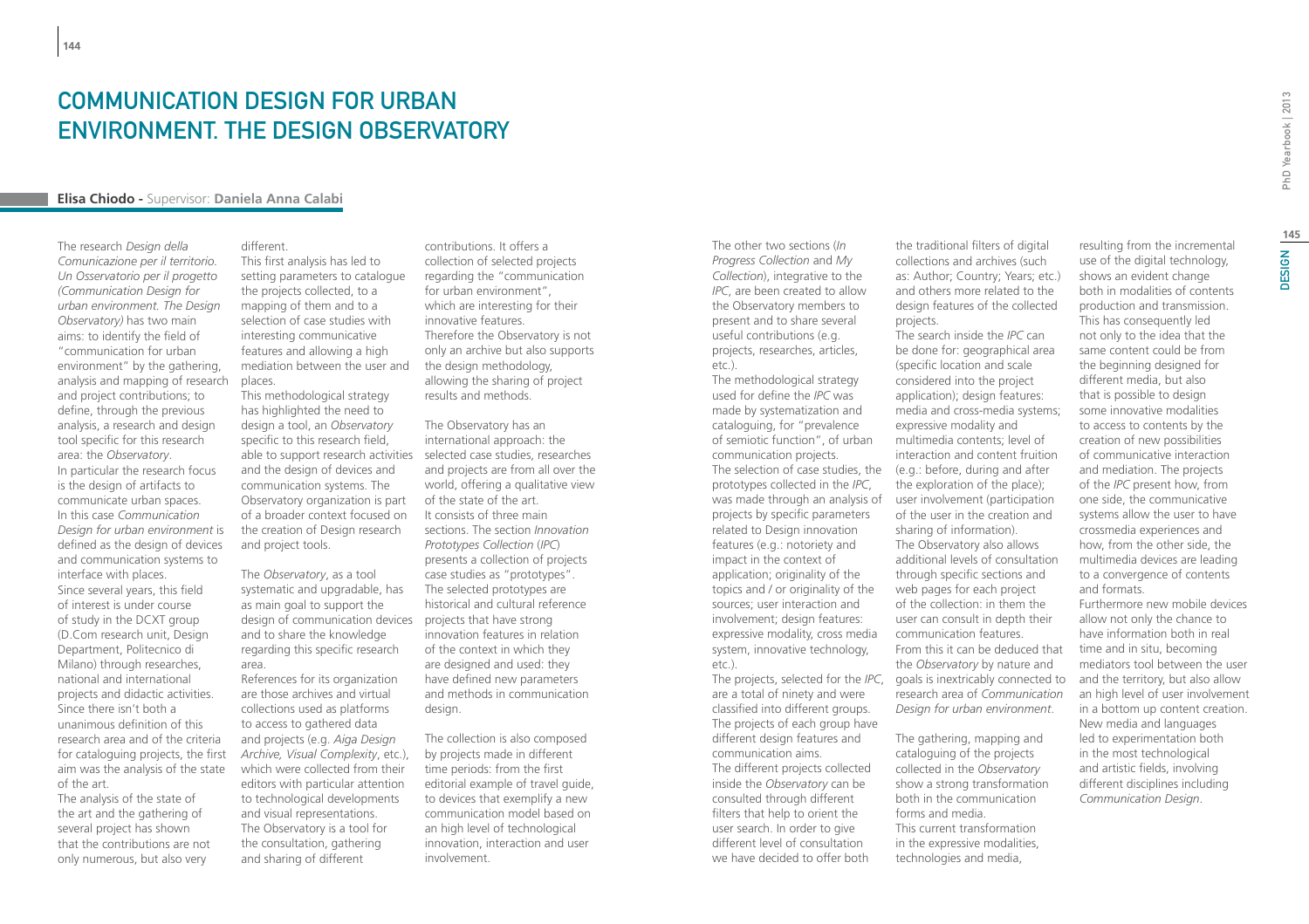### DESIGN COMPETITIONS – NEW VALUE **PROPOSITIONS**

### **Onur Müştak Çobanlı - Supervisor: Alessandro Deserti**

This Doctoral Dissertation provides insights on Design Competitions, Awards & Contests; what they were before, and what they have become, and how enterprises or institutions could utilize them to create added value. Classified under: ICAR/13 DISEGNO INDUSTRIALE scientific sector.

In parallel to growth of design field itself, design competitions have evolved significantly, growing both in size and scope. First competitions were searching for the "aesthetically beautiful" designs, schematics or drawings. However, today we see that design competitions have evolved way beyond their initial aims: They are no longer "just beauty pageants"; as digital platforms advanced, design competitions have become powerful tools that serve multiple purposes. The rules of design competitions have changed and the transformation is so great that once secondary aims, or externalities, "out of the box thinking", "innovative collaboration", "outsourcing design", "subsidizing design through governmental support", "creating awareness" or "brand communication" have become primary aims of the new era of design competitions. Today, it is possible to find competitions that accept a wide-range of entries ranging from "sketches"

to "prototypes" to "just ideas" to "complex product/service systems" or "configurations". Design competitions also shifted in a direction to be more "multi-disciplinary" than ever. New aims such as "community building", "customer base formation", "database building", "co-branding with designers", "recruiting of employees", "creating standards", "social working", "brainpower collection", "trend identification and research", "fostering innovation", "trendidentification" and others have come to be. Many companies and platforms have appeared which exploit this new phenomenon or benefit from it as the design competitions change from a "non-profit" attitude towards building new business models where profit was at the center of the activity. The aim of this doctoral dissertation in design is to explain the new phenomenon and transformation about design competitions, and how new design competitions could be used as a multipurpose tool to foster innovation by enabling enterprises to integrate designers' and end-users' inputs in an efficient manner through newly discovered operational models (such as helping enterprises to crowdsource design and out-source innovation, by facilitating talent

acquisition, via improvement of creative efficiency and productivity through introduction of competitions and by cultivation of a corporate design culture, by helping to procure design services in a costeffective manner, by serving as a platform to run user-centric participatory product design development events and tests, as a tool to determine trends and collect statistics, as a way to collect user insights to improve existing products, service designs and systems etc.. and others.) In addition because design competitions are just too important for a "laissez-faire" kind of approach. The doctoral research was also aimed at building several guidelines and tools to manage, evaluate and organize design competitions. The research goes in detail to design competitions, contests and awards through the scientifically gathered data about the phenomenon through surveys, participatory action research and casestudies. Concurrent trends in design competitions: business and operational models, involved actors, and benefits to partakers are identified through scientific controlled experiments and statistical data gathering in order to provide solid & reliable knowledge regarding the subject to act as a basis for future reference. Key

findings also include ways to utilize design competitions, and tools to manage or organize them. The dissertation refers to the following fields: design education, advanced design, design and management, co-innovation, co-creation, crowdsourcing and outsourcing innovation.

This research on design competitions focuses on the relationship between design, innovation and business. The research provides us insights on collaborative innovation through design competitions, branding through design contests and marketing through design awards, and using design competitions for out-of-the box thinking and innovation. Furthermore design competitions are studied as a policy application tool on the governmental level such as a tool by means of ranking, unbiased to incubate design competency and awareness in a country, as a tool to subsidize design in the form of indirect economic supports through awards. From a different perspective, design competitions are also studied for their social competences as facilitators; which provide added interaction between designers by bridging companies and designers, and the role of design competitions as a social communication network to bring like-minded people. Furthermore, in this thesis it is discussed if it would be possible to make design relatively more «measurable» for involved parties. The measurement is discussed within the context of competition rankings and scores. Finally, the uses of design competitions in education is discussed through many

perspectives; such as the role of design competitions for improving the competitiveness of students to come-up with better works, or their role for design portfolio development, or by being as a tool to evaluate (or self-assess) the ability of a person to use and understand designlanguage. This research also mentions design competitions as platforms to promote designers, and mentions usage of design competitions for promotion of design oriented enterprises etc.

Before starting this dissertation, the following questions were unanswered: Could design competitions be a possible step in measuring design value? Could studying the design competitions help to come up with a way to measure design value in a way that nondesigners can evaluate: such as scoring and others. Could design competitions provide a way to ease connection of companies and designers? Could design competitions be used as an effective tool to create new connections between companies and young designers and design graduates? Could design competitions be used as a possible way to integrate crowd sourced innovation to institutions, a possible way to enhance design culture within a company? Could new tools to improve and make it easy to organize design competitions, contests and awards be created? Could new tools to help judge quality of design competitions be imposed? How, design competitions, awards, and contests could be improved to make them more favorable to participating designers? Etc.

The research initially starts with the following question in mind: Do design competitions have positive value propositions? I.e. could it be possible to use design competitions to generate further value added in/for: businesses, organizations, governments, institutions, designers, educators and other partakers such as the organizers, sponsors and participants? If the answer to this question is yes, we would want to highlight how & which ways design competitions create value added, and how we could improve or amplify the value added generated by design competitions further? If the answer is no, or if there are negative issues or difficulties with the design competitions, how could we deal with them? The hypothesis is that the design competitions do have positive value propositions however there are certain conditions such as the organizational aspects; submission mechanisms and evaluation methodologies to be met for design competitions to provide positive value propositions.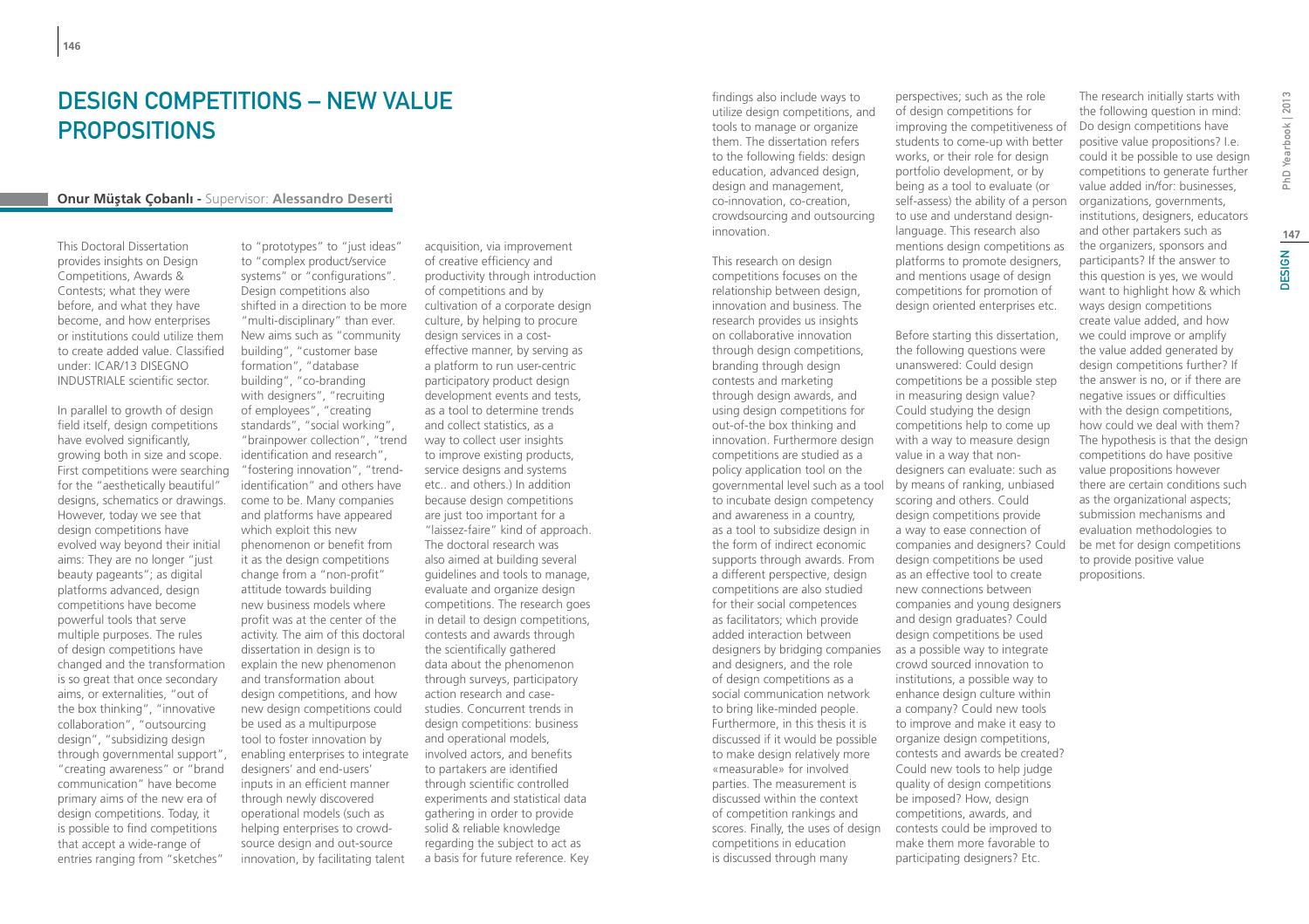### FROM A DESIGN MUSEUM TOWARDS A EUROPEAN CULTURAL PLACE: THE DESIGN MILIE Strategies for European Design Culture in the globalization era

**Susana Paula Gomes Louis Gonzaga -** Supervisor: **Luciano Crespi**

The aim of this thesis is to establish the strategic lines for the creation of a place dedicated to European Design. Based on the survey and study of European Design museums, and by analyzing their typologies, missions, relationships with locale and audience, we verified that the European museology trend focuses mainly on the conservation and communication of industrial production artifacts mostly of nationalistic nature, with little differentiation from its peers, be it in the available

Based on the theoretical-critical background of the design culture and of the Museum Studies, we have associated the evolution of the subject to: the globalization of the creation and production processes; new cultural ways and expressions; and the European Union's strategies for the creation of transcultural environments. By crossing these macro-areas with the results obtained in the mapping of the design museums we were able to formulate the following hypothesis: are the places dedicated to design communicating its diversity, plurality and multiplicity of expressions in the contemporary European society?

From this hypothesis comes the research question that guided this investigation. How can we

build a systemic and holistic vision of the European design culture, through its exhibition places and relationship with its audience?

services, be its museum strategies. to, on one hand; determine the To compose this plan, Design Museums, as well as Design Week/Festival events and Design Districts were specified as the main agents in the conservation, dissemination, exhibition and divulgation of design in Europe. By resorting to a qualitative methodology to analyze each of these agents, and to the Ground Theory instruments, we were able diachronic portrait of this cultural system, and on the other, to obtain the results of its social and cultural impact.

> The contrast of these results has given us empirical evidence that provides a project opportunity. Thus appears the Design Milieu concept. It is a place that spotlights the plurality of the European project practice and compares it to itself and the world.

It is a place that gathers a museum's curatorial and tutorial features; with the cultural, interventional, performing and contemporary character of an event; and with close relationships with the community (public and professional) embedded in the urban territory, as a district.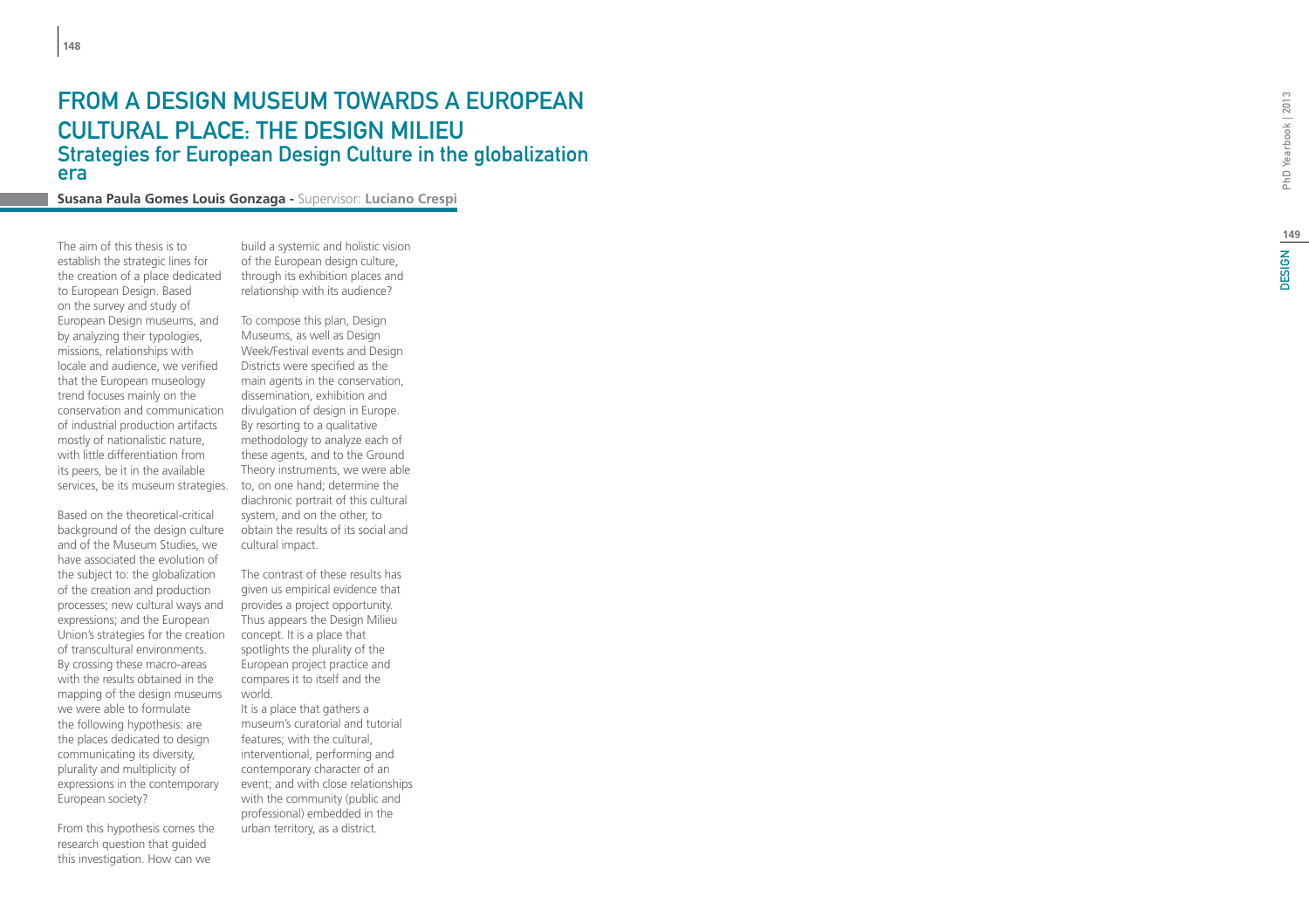# DESIGN FOR SATISFACTORY AND SUSTAINABLE patterns of consumption and production

### **Giuseppe Salvia -** Supervisor: **Marinella Levi**

The research addresses the design(er) role for the spreading of sustainable patterns of production and consumption (SPC). Considering the limited advantages and Rebound Effects of previous technologically-led strategies (e.g. Green- or Eco-Design), and acknowledging the necessity to operate for people active involvement in the transition, the envisaged strategy in this research is the prompting of satisfactory feedback by practicing potentially sustainable practices.

To this purpose, the involvement of people in creative processes for artefacts production – i.e. Do-It-Yourself (DIY) – appears as a promising way to maximize awareness of contemporary issues related to producing and consuming by a « more "direct encounter" with the world ». This transition will be catalysed by the spreading of contemporary phenomena where bricoleurs, amateurs, lead-users, prosumers have been affirming the 'New DIY Age'.

The research hence analysed the different steps of the creative process where people could be involved (Concept, Definition, Assembly, Creation, and Transformation). The last step, Transformation, refers to reusing, repairing, repurposing, reappropriating, and in general activities aiming at prolonging products life-span once they

reach their end-of-life. This envisaged contribution appeared to endow remarkable potential in terms of positive impact for the environment and resources consumption, by reducing the artefacts.

So that Transformation and REactivities have been considered as focus of the research, that together with DIY practice have been synthetically named as RE-DIY. The efforts of this research have been further focused on a specific typology of artefacts in order to limit possible variables and favouring the definition of a more reliable and effective study. To this purpose, the typology of artefact with the highest rate of disposition has been selected, i.e. furniture and raw materials (excluding electric and electronic devices) representing the 60% in volumes of waste artefacts in landfills in both United Kingdom and Italy, where the research has been carried on.

The study of the RE-DIY has been based on the affirmed sociological theory of practice, intended as sets of norms, conventions, ways of doing, know-how and requisite material arrays, also named as Meaning, Skills, and Materials components. Practice is therefore the unit of enquiry, analysis and intervention, aiming at highlighting existing and possible connections to foster patterns of SCP.

Three major questions have been posed and investigated: 1. How is this practice carried out by practitioners?

- 2. How are designers currently participating to this practice?
- amount of wasted materials and 3. How can designer contribute for a satisfactory and

advantageous impact? The investigation of this research questions has been developed by setting an articulated methodology.

The first question has been analysed by carrying semistructured qualitative interviews to 15 practitioners in both Milan (IT) and Lancaster (UK) areas, where the research has been developed, varying according to gender, age, and background. Instantly comparable levels of satisfaction from practicing RE-DIY emerged at different levels of commitment and interest among interviewees, classified in four groups of creativity (Doers, Adapters, Makers, and Creators). The reported personal experiences about RE-DIY practices have been deeply analysed according to the Practice Theory model from sociology studies. Three major components have been inferred about the practice:

- ∙ Meanings, i.e. motivational aspects as saving or lifechoices;
- ∙ Skills, i.e. abilities involved as
- planning or doing; and
- ∙ Materials, i.e. tangible

components as tools or raw materials. The analysis of these

components highlighted several promising elements in terms of sustainable advantages. Services for artefacts rescuing have been acknowledged as worth being further exploited. To this purpose to the practice. The different Participant Observation and Practice has been carried in two different services for bulky waste draft and envisage the future collection in the two local areas, where further information about artefacts and opportunities for social and environmental impact have been detected. The second question has been investigated first by collecting and analysing hystoric and contemporary cases of RE-DIY artefacts produced by professionals in the design field. As a result the innovation value in product and service design emerged, enhancing the potential impact of the analysed practice. Professional aspects related to have been further exploited by interviewing design studios engaged with the RE-DIY practice as occasion for people involvement in the creative process to foster emotional attachment, social cohesion, and 2. supporting services for REurban improvement among the others. As a result, the chance for RE-DIY practice to represent a professional – beyond environmental –opportunity has been confirmed. The third question has been

mainly addressed by setting Action Research occasions for direct involvement of people in the creative process by RE-DIY. To this purpose four different 'Repairing Workshop' has been led to observe, support, and stimulate people's approach workshops progressively offered information and elements to roles of design for the RE-DIY practice. At the same time, further professional occasion for designer to bring environmental and social advantage have been inferred and mapped according

- to two major axes of: ∙ typology of contribution, i.e. as collaborator or facilitator
- ∙ level of action, i.e. at local or global scale.

The resulting four inferred scenarios of design opportunities and roles are:

- 1. networking with global action for local impact, i.e. collaborating and networking with other professionals for shared projects and intentions aiming at fostering RE-DIY;
- activities and supplying, i.e. collaborating with institutions and professionals to valorise RE-artefacts;
- 3. fostering practitioners' involvement in transforming processes, i.e. sharing design-

collaborator local global Designing artefacult facilitator

#### **1. Scheme of opportunities for designer in RE-DIY practice**

knowledge and -thinking with practitioners;

4. Designing artefacts to facilitate RE-DIY practice, i.e. Designing materials, parts, products, and services to foster the distribution of competences: Wabi-Sabi and Connections.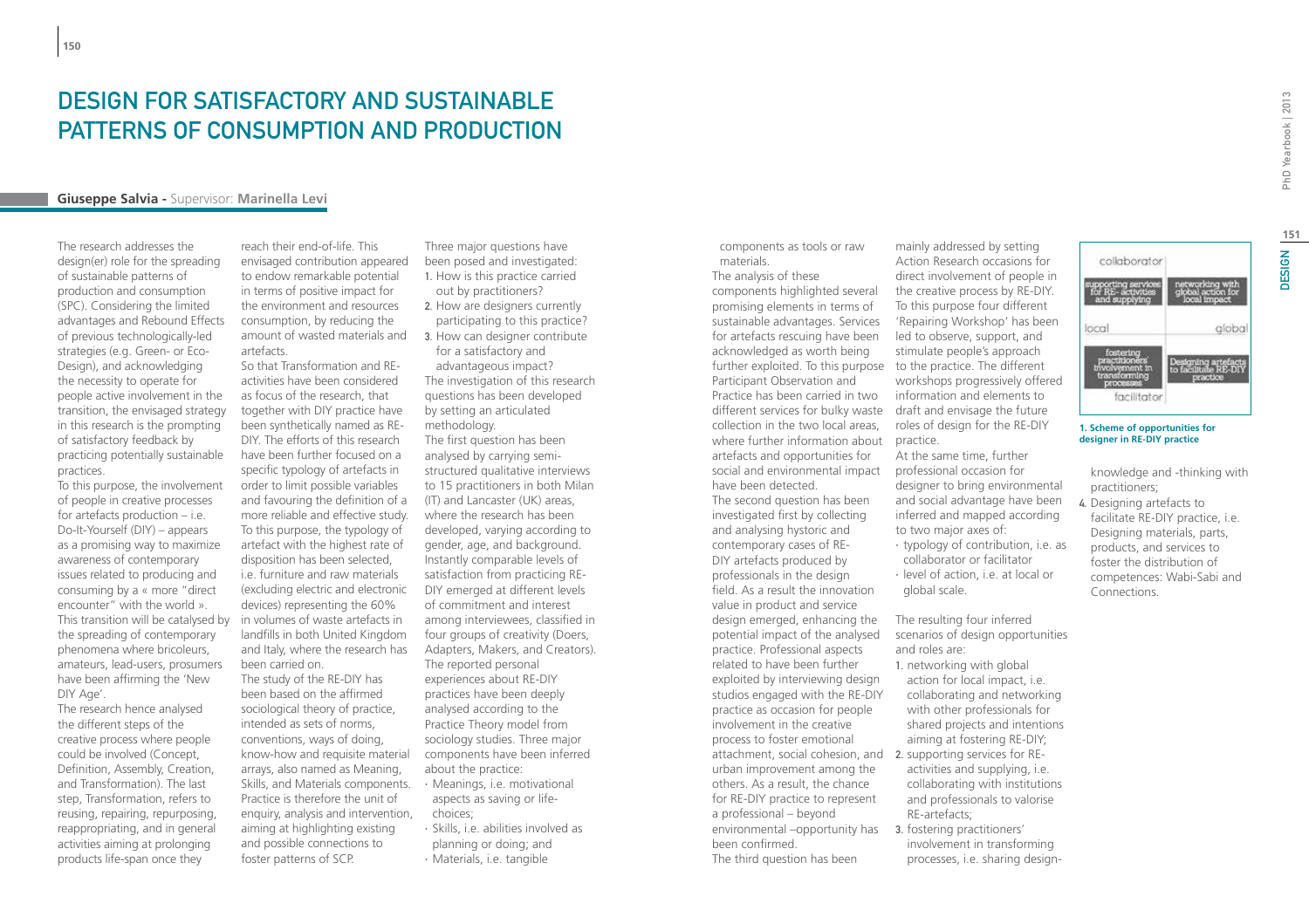# **153DESIGN**

# THIS HOUSE IS NOT A HOTEL – INTERIOR DESIGN AS A TOOL FOR ANALYZING AND DEVELOPING SOLUTIONS FOR (CON)TEMPORARY LIVING

**Angela Ponzini -** Supervisor: **Alessandro Biamonti**

#### **Introduction**

**152**

The research "*This House Is Not A Hotel – Interior Design as a tool for analyzing and developing solutions for (con) temporary living*" focuses on the ongoing multidisciplinary debate on social, cultural and economical transformations of our time with particular attention to contemporary and nomadic human habits and behaviours.

#### **Subject**

In particular, the research aims to analyze two subjects: *living the city and living it temporarily*, whereas the verb *to live* is used in its most post-modern meaning.

The human being, nowadays, is more and more used to travelling and living temporarily far from its familiar and cultural roots. We refer to this attitude as *contemporary nomadism* . This temporary way of living is important to understand what to live in a stranger place and to *inhabit* it for a limited period of time means.

#### **Context**

The new tools and skills typical of Interior Design are suitable to interpret (and solve) the new link **A Possible Answer** between the human being and the space he temporarily lives. By using an anthropocentric method (focused on users), it's possible to reconsider traditional

design approaches and create more suitable and dynamic living spaces.

### **What's The Matter**

The traditional services for temporary hospitality (accommodation services) aren't the only solutions for contemporary nomadism any more. New concepts for temporary living and for hospitality are growing fast. both on a free basis and with a fee: they raise and drive forwards trends that are peculiar of our times, like the importance of having access to the web or living real local experiences. In this scenario, the research questions are strictly connected to concepts like "*feel like home*" and "*homing*". How is it possible to feel like home in places that don't belong to our domestic and familiar environments? How is it possible to feel like home in places that are so far from our hometown and our culture? How is it possible to design shared spaces in which everyone can feel free to activate specific services and choose personal and customized elements?

If we consider the variety of inhabitants, cultures, social and geographical differences on Earth, it seems hard to identify a common vision of the *feels- like-*



#### **1. THINAH concept can be seen as an overlapping of six layers in a process of gradual de-materialization**

*home* concept. Everyone has his own personal idea of home (and of *feeling like at home*), always related to different objects, actions, needs, memories, habits, furniture, environmental features. Keeping this in mind, it's risky to give a unique and definitive design solution. This is the reason why the research, through the formulation of a new concept, aims to suggest some tools (and not fixed design criteria) for (con)temporary travellers' needs.

### **A Design Solution**

This design concept for temporary hospitality is called THINAH, acronym of This House Is Not A Hotel. The concept provides for: - some phisycal spaces for hospitality, which evolve with the users; these spaces, set with typical domestic interiors, might be exhisting already (the THINAH plug-in) or made ad hoc (the THINAH apt.). These places can be lived and shared between various users at the same time; - some tools, that could be stable (permanent) and/or mobile shared by different places. The guest can use these tools to customize and accessorize (on a temporary basis) the place (THINAH) where **Conclusions** he is living, adopting obvious rules of respect for the other temporary inhambitant (THINAH users).

- a virtual platform, inspired by the social network and web community models: this is because, an online element is fundamental for the management and the development of what we have just proposed. On the platform, each member of the community has a personal account. Throught the platform everyone can have access to a map that shows both places for hospitality (THINAH) and tools (products and services) available on the specific territory. The specific spatial features and characteristics of each thinah spaces are reported in detail on its personal page.

In a process of gradual dematerialization, the THINAH concept can be seen as an overlapping of six layers. From the bottom, the first

three layers represent the network of physical THINAH (composed by plans, furniture and main functions of domestic environments). The fourth and the fifth layers represent the network of tools that enable *homing* activities. The upper level is the all-inclusive virtual network.

The THINAH concept is based on the idea that the recent domestic forms of hospitality (like private houses on Airbnb) help people feel more like at home while traveling from city to city. It's evident that these spaces, geographically diffused, have already their personal identities and styles; but they can be completed (upgraded) everytime differently, according with different needs and habits: THINAH collects and spreads specific products and services on a local level, connecting people and products on a global level. **The research aims to suggest a scenario where, while living in a foreign city and in a new domestic environment (where interiors are the results of histories and memories of strangers), people can count on complementary tools to re-create their own ideal**  *temporary habitat* **.**